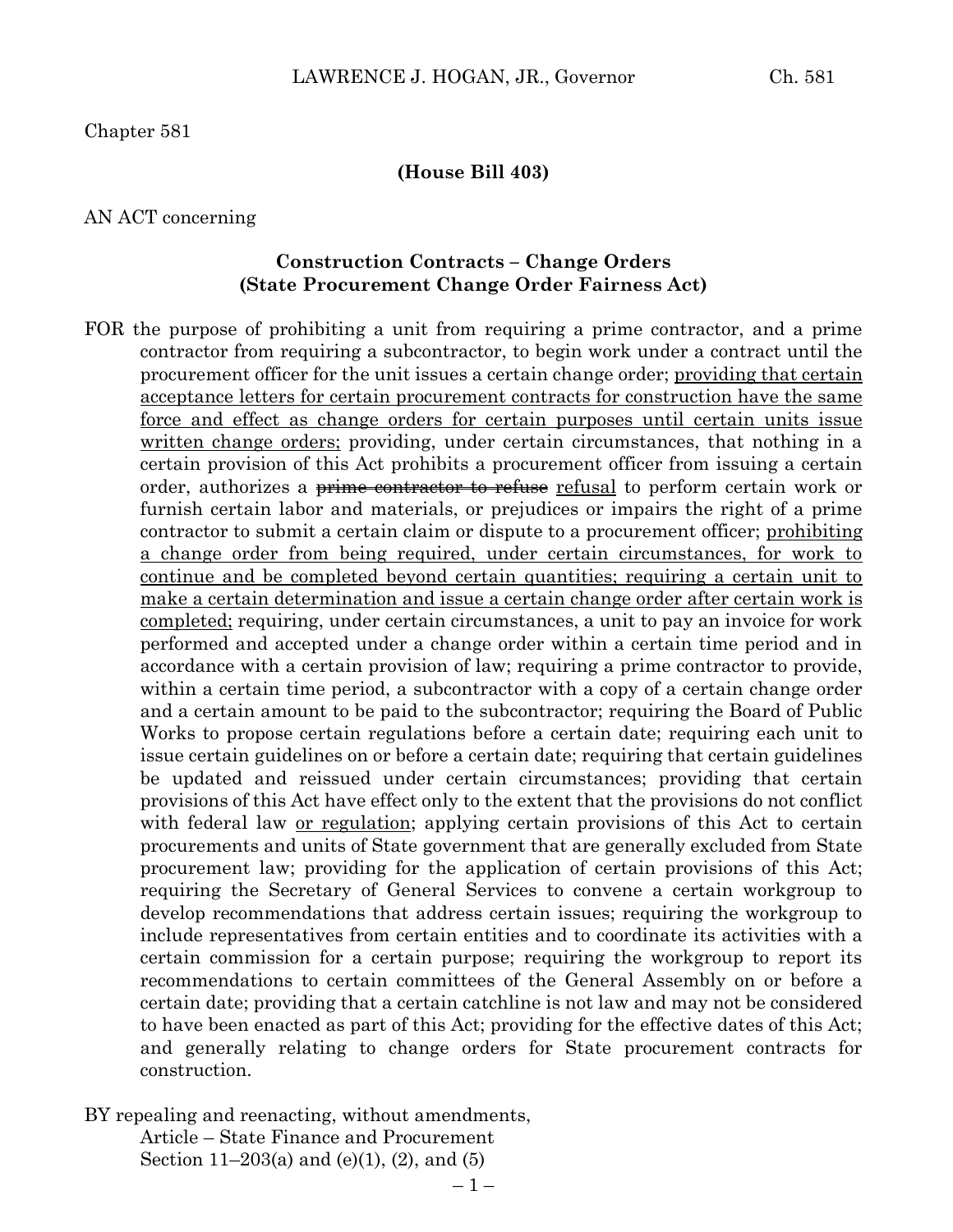Annotated Code of Maryland (2015 Replacement Volume)

BY repealing and reenacting, with amendments, Article – State Finance and Procurement Section  $11-203(b)(1)$  and (c) Annotated Code of Maryland (2015 Replacement Volume)

BY adding to

Article – State Finance and Procurement Section 15–112 Annotated Code of Maryland (2015 Replacement Volume)

SECTION 1. BE IT ENACTED BY THE GENERAL ASSEMBLY OF MARYLAND, That the Laws of Maryland read as follows:

# **Article – State Finance and Procurement**

11–203.

(a) Except as provided in subsection (b) of this section, this Division II does not apply to:

- (1) procurement by:
	- (i) the Blind Industries and Services of Maryland;
	- (ii) the Maryland State Arts Council, for the support of the arts;

(iii) the Maryland Health and Higher Educational Facilities Authority, if no State money is to be spent on a procurement contract;

(iv) the Maryland Industrial Training Program or the Partnership for Workforce Quality Program in the Department of Economic Competitiveness and Commerce, for training services or programs for new or expanding businesses or industries or businesses or industries in transition;

(v) the Maryland Food Center Authority, to the extent the Authority is exempt under Title 10, Subtitle 2 of the Economic Development Article;

(vi) the Maryland Public Broadcasting Commission:

1. for services of artists for educational and cultural television productions;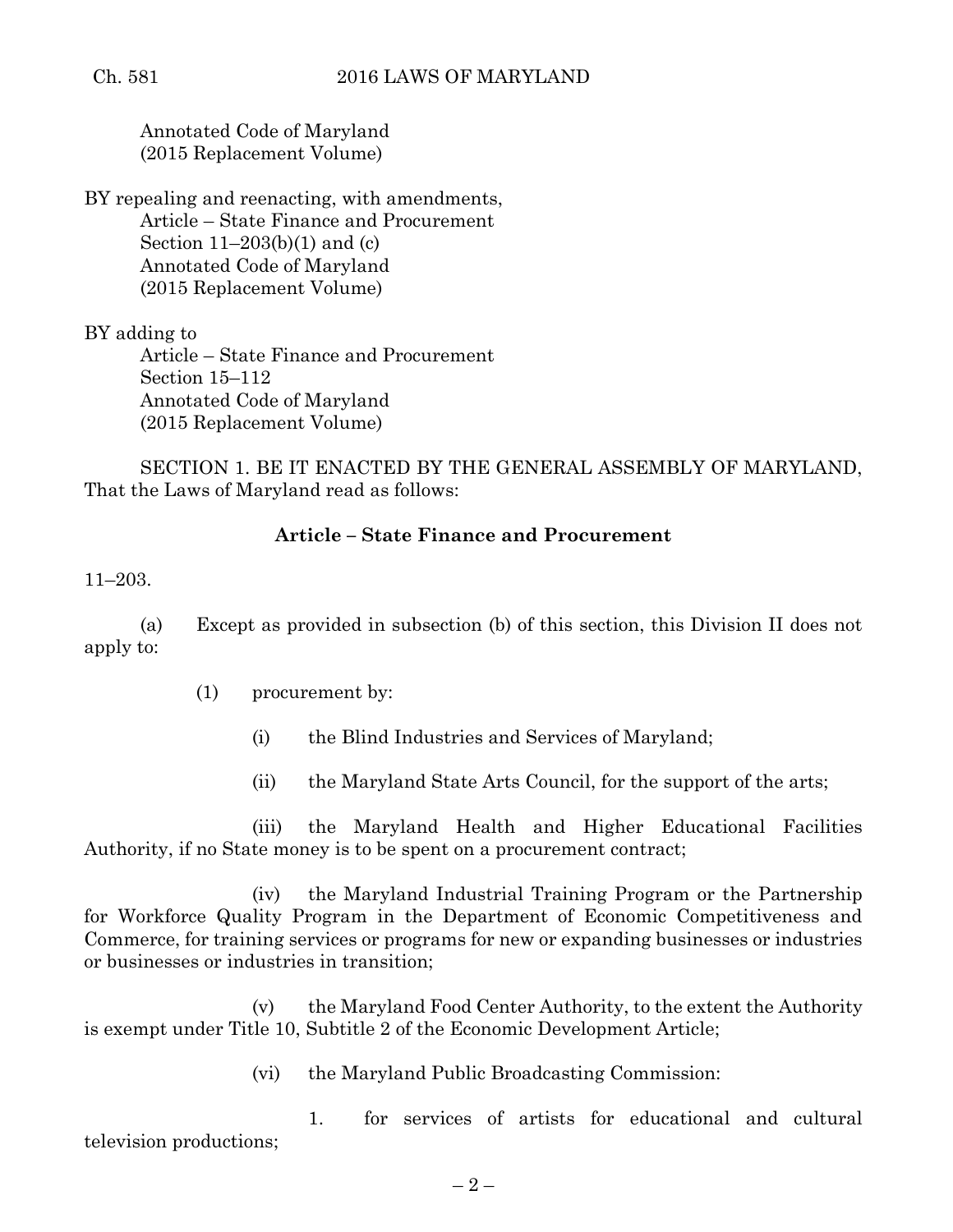2. when planning for or fulfilling the obligations of grants or cooperative agreements that support the educational and cultural activities of the Commission; or

3. for procurement contracts needed to implement the repacking requirements of the federal Spectrum Act;

(vii) public institutions of higher education, for cultural, entertainment, and intercollegiate athletic procurement contracts;

(viii) the Maryland State Planning Council on Developmental Disabilities, for services to support demonstration, pilot, and training programs;

(ix) the Maryland Historical Trust for:

1. surveying and evaluating architecturally, archeologically, historically, or culturally significant properties; and

2. other than as to architectural services, preparing historic preservation planning documents and educational material;

(x) the University of Maryland, for University College Overseas Programs, if the University adopts regulations that:

1. establish policies and procedures governing procurement for University College Overseas Programs; and

2. promote the purposes stated in  $\S 11-201(a)$  of this subtitle;

(xi) the Department of Economic Competitiveness and Commerce, for negotiating and entering into private sector cooperative marketing projects that directly enhance promotion of Maryland and the tourism industry where there will be a private sector contribution to the project of not less than 50% of the total cost of the project, if the project is reviewed by the Attorney General and approved by the Secretary of Commerce or the Secretary's designee;

(xii) the Rural Maryland Council;

(xiii) the Maryland State Lottery and Gaming Control Agency, for negotiating and entering into private sector cooperative marketing projects that directly enhance promotion of the Maryland State Lottery and its products, if the cooperative marketing project: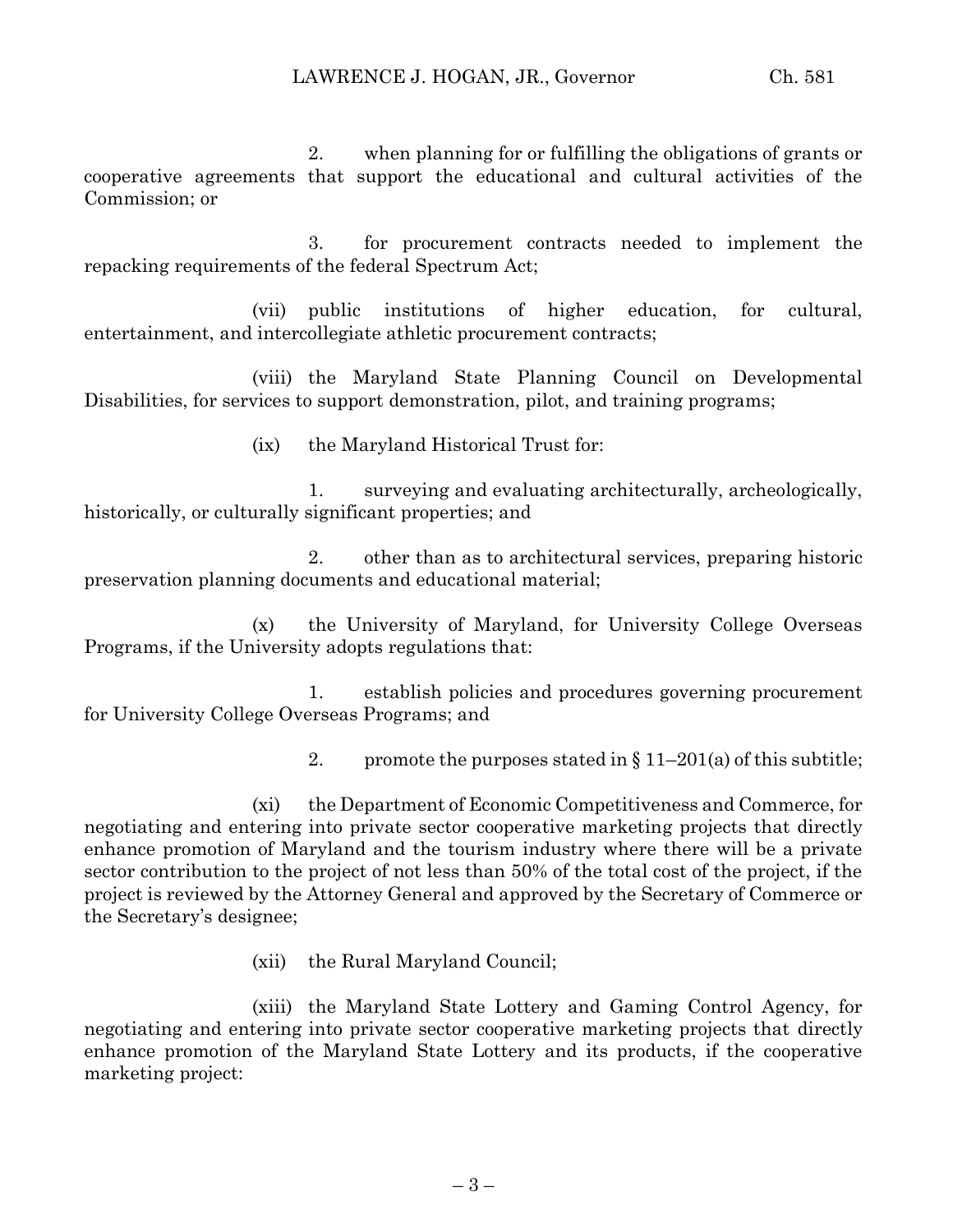## Ch. 581 2016 LAWS OF MARYLAND

1. provides a substantive promotional or marketing value that the lottery determines acceptable in exchange for advertising or other promotional activities provided by the lottery;

2. does not involve the advertising or other promotion of alcohol or tobacco products; and

3. is reviewed by the Attorney General and approved by the Maryland Lottery Director or the Director's designee;

(xiv) the Maryland Health Insurance Plan established under Title 14, Subtitle 5 of the Insurance Article;

(xv) the Maryland Energy Administration, when negotiating or entering into grants or cooperative agreements with private entities to meet federal specifications or solicitation requirements related to energy conservation, energy efficiency, or renewable energy projects that benefit the State;

(xvi) the Maryland Developmental Disabilities Administration of the Department of Health and Mental Hygiene for family and individual support services, and individual family care services, as those terms are defined by the Department of Health and Mental Hygiene in regulation;

(xvii) the Department of General Services for the renovation of a structure that:

1. was built during the 18th or 19th century; and

2. is listed in or eligible for listing in the National Register of

Historic Places; and

(xviii) the Department of Natural Resources, for negotiating or entering into grants, agreements, or partnerships with nonprofit entities related to conservation service opportunities;

- (2) procurement by a unit from:
	- (i) another unit;
	- (ii) a political subdivision of the State;
	- (iii) an agency of a political subdivision of the State;

(iv) a government, including the government of another state, of the United States, or of another country;

 $-4-$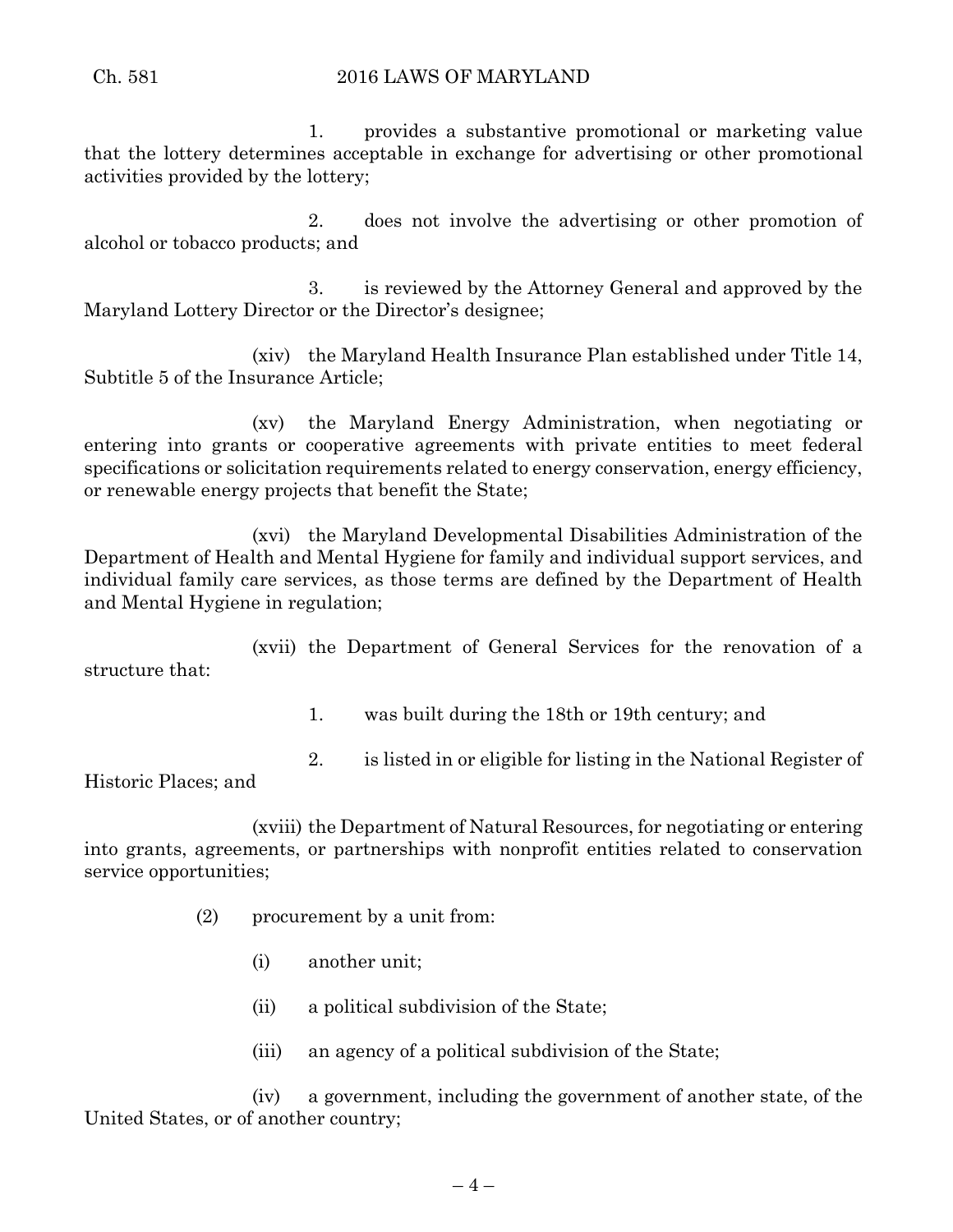### LAWRENCE J. HOGAN, JR., Governor Ch. 581

- (v) an agency or political subdivision of a government; or
- (vi) a bistate, multistate, bicounty, or multicounty governmental

(3) procurement in support of enterprise activities for the purpose of:

(i) direct resale; or

agency; or

(ii) remanufacture and subsequent resale.

(b) (1) The following provisions of this Division II apply to each procurement enumerated in subsection (a) of this section:

- (i)  $§ 11-205$  of this subtitle ("Collusion");
- (ii)  $§ 10-204$  of this article ("Approval for designated contracts");

(iii) Title 12, Subtitle 2 of this article ("Supervision of Capital Expenditures and Real Property Leases");

(iv) § 13–219 of this article ("Required clauses – Nondiscrimination clause");

(v) § 13–221 of this article ("Disclosures to Secretary of State");

(vi) Title 12, Subtitle 4 of this article ("Policies and Procedures for Exempt Units");

# **(VII) § 15–112 OF THIS ARTICLE ("CHANGE ORDERS");**

**[**(vii)**] (VIII)** Title 16 of this article ("Suspension and Debarment of Contractors"); and

**[**(viii)**] (IX)** Title 17 of this article ("Special Provisions – State and Local Subdivisions").

(c) Except as provided in Title 12, Subtitle 4 and Title 14, Subtitle 3 of this article **AND EXCEPT FOR § 15–112 OF THIS ARTICLE**, this Division II does not apply to the Maryland Stadium Authority.

(e) (1) In this subsection, "University" means the University System of Maryland, Morgan State University, or St. Mary's College of Maryland.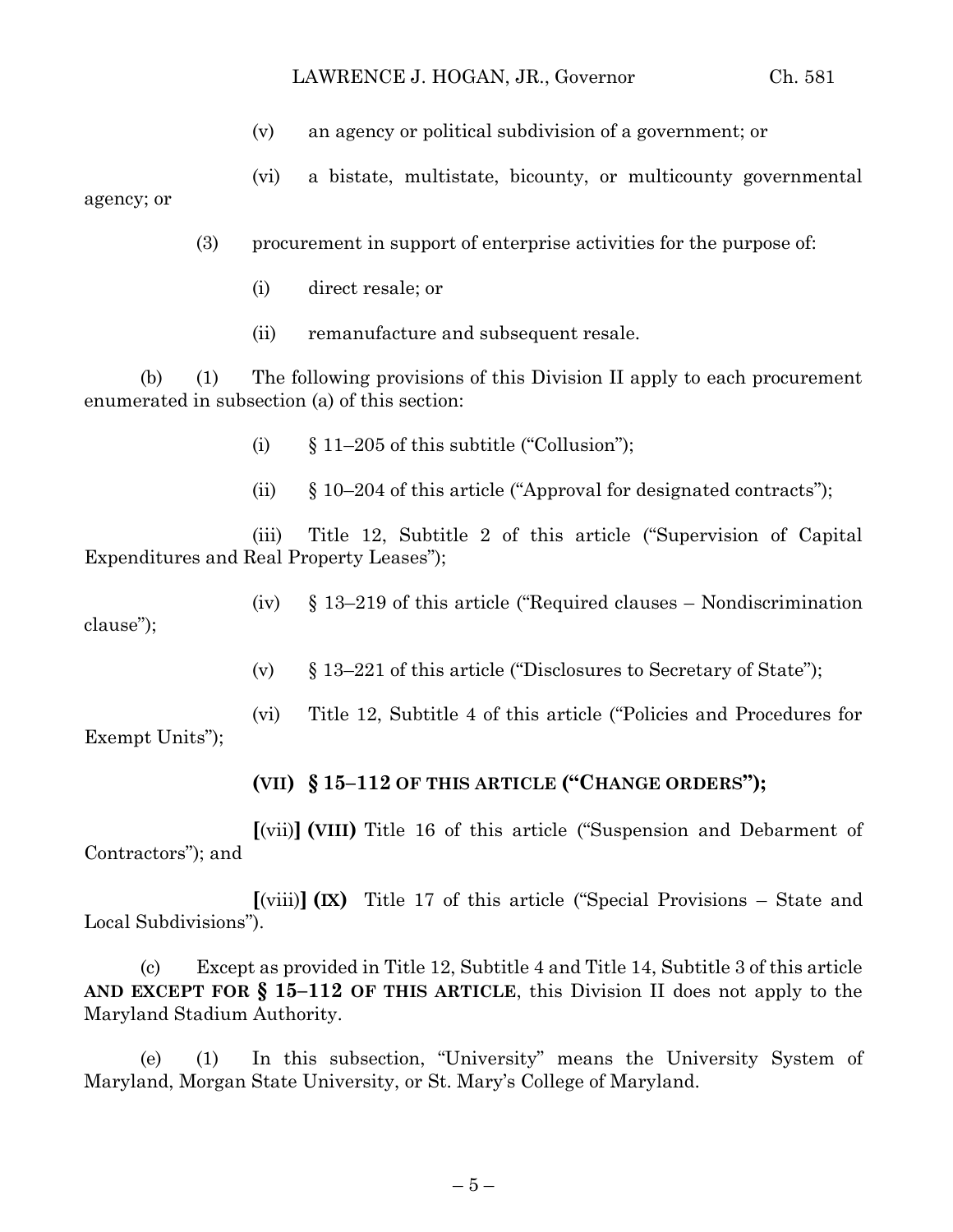(2) Except as otherwise provided in this subsection, this Division II does not apply to the University System of Maryland, Morgan State University, or St. Mary's College of Maryland.

(5) (i) Except as provided in paragraph (7) of this subsection, the following provisions of Division II of this article apply to a University:

1. § 11–205 of this subtitle ("Collusion");

2. § 11–205.1 of this subtitle ("Falsification, concealment, etc., of material facts");

3.  $\S$  13–219 of this article ("Required clauses Nondiscrimination clause");

4. § 13–225 of this article ("Retainage");

5. Title 14, Subtitle 3 of this article ("Minority Business

Participation");

6. Title 15, Subtitle 1 of this article ("Procurement Contract Administration");

7. § 15–226 of this article ("Policy established; timing of payments; notice upon nonpayment; disputes; appeals"); and

8. Title 16 of this article ("Suspension and Debarment of Contractors").

(ii) If a procurement violates the provisions of this subsection or policies adopted in accordance with this subsection, the procurement contract is void or voidable in accordance with the provisions of  $\S 11-204$  of this subtitle.

# **15–112. CHANGE ORDERS.**

**(A) (1) (I) EXCEPT AS PROVIDED IN PARAGRAPH (2) OF THIS SUBSECTION SUBPARAGRAPH (II) OF THIS PARAGRAPH, THIS SECTION APPLIES TO STATE PROCUREMENT CONTRACTS FOR CONSTRUCTION.**

**(2) (II) THIS SECTION DOES NOT APPLY TO STATE PROCUREMENT CONTRACTS FOR PUBLIC SCHOOL CONSTRUCTION OR PUBLIC SCHOOL CAPITAL IMPROVEMENTS.**

**(2) FOR PURPOSES OF THIS SECTION, A WRITTEN ACCEPTANCE LETTER FOR A STATE HIGHWAY ADMINISTRATION OR MARYLAND AVIATION**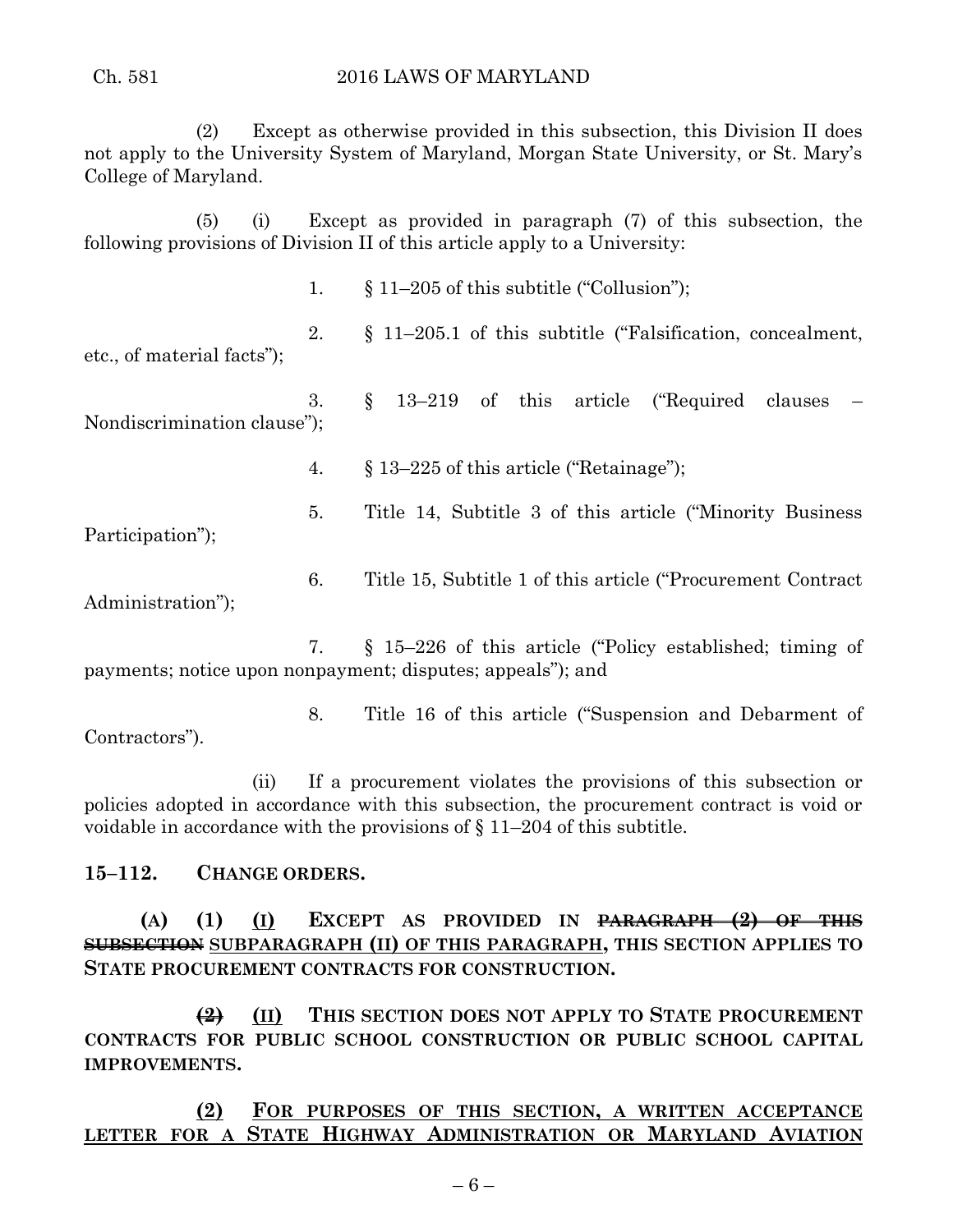**ADMINISTRATION PROCUREMENT CONTRACT FOR CONSTRUCTION SHALL HAVE THE SAME FORCE AND EFFECT AS A CHANGE ORDER UNTIL THE STATE HIGHWAY ADMINISTRATION OR MARYLAND AVIATION ADMINISTRATION ISSUES A WRITTEN CHANGE ORDER.**

**(B) (1) EXCEPT AS PROVIDED IN PARAGRAPH (2) PARAGRAPHS (2) AND (3) OF THIS SUBSECTION, A UNIT MAY NOT REQUIRE A PRIME CONTRACTOR AND A PRIME CONTRACTOR MAY NOT REQUIRE A SUBCONTRACTOR TO BEGIN CHANGE ORDER WORK UNDER A CONTRACT UNTIL THE PROCUREMENT OFFICER FOR THE UNIT ISSUES A WRITTEN CHANGE ORDER THAT SPECIFIES WHETHER THE WORK IS TO PROCEED ON AN AGREED–TO PRICE, FORCE ACCOUNT, CONSTRUCTION CHANGE DIRECTIVE, OR TIME AND MATERIALS BASIS, IN COMPLIANCE WITH THE TERMS OF THE CONTRACT, ON:**

**(I) AN AGREED–TO PRICE WHICH MAY INCLUDE A PREESTABLISHED CATALOG OR UNIT PRICES BASED ON LOCAL PREVAILING WAGE RATES AND EQUIPMENT AND MATERIAL COSTS FOR EACH TASK REQUIRED FOR THE CHANGE ORDER AS INCLUDED IN THE BID DOCUMENTS AT THE TIME OF BID;**

- **(II) A FORCE ACCOUNT;**
- **(III) A CONSTRUCTION CHANGE DIRECTIVE; OR**
- **(IV) A TIME AND MATERIALS BASIS.**

**(2) IF A PROCUREMENT OFFICER AND A PRIME CONTRACTOR DO NOT AGREE THAT WORK IS INCLUDED WITHIN THE ORIGINAL SCOPE AND TERMS OF A CONTRACT, NOTHING IN THIS SECTION:**

**(I) PROHIBITS A PROCUREMENT OFFICER FROM ISSUING AN ORDER TO A PRIME CONTRACTOR TO PERFORM WORK OR TO FURNISH LABOR OR MATERIALS DETERMINED BY THE PROCUREMENT OFFICER TO BE REQUIRED BY A CONTRACT BETWEEN A UNIT AND THE PRIME CONTRACTOR;**

**(II) AUTHORIZES A PRIME CONTRACTOR TO REFUSE REFUSAL TO PERFORM WORK OR TO FURNISH LABOR OR MATERIALS THAT A PROCUREMENT OFFICER HAS ORDERED THE PRIME CONTRACTOR TO PERFORM OR TO FURNISH BECAUSE THE PROCUREMENT OFFICER HAS DETERMINED THAT THE WORK OR LABOR IS OR THE MATERIALS ARE REQUIRED BY A CONTRACT BETWEEN A UNIT AND THE PRIME CONTRACTOR; OR**

**(III) PREJUDICES OR IMPAIRS THE RIGHT OF A PRIME CONTRACTOR TO SUBMIT A CLAIM OR DISPUTE TO A PROCUREMENT OFFICER, IN ACCORDANCE WITH APPLICABLE LAW AND THE CONTRACT, SEEKING ADDITIONAL**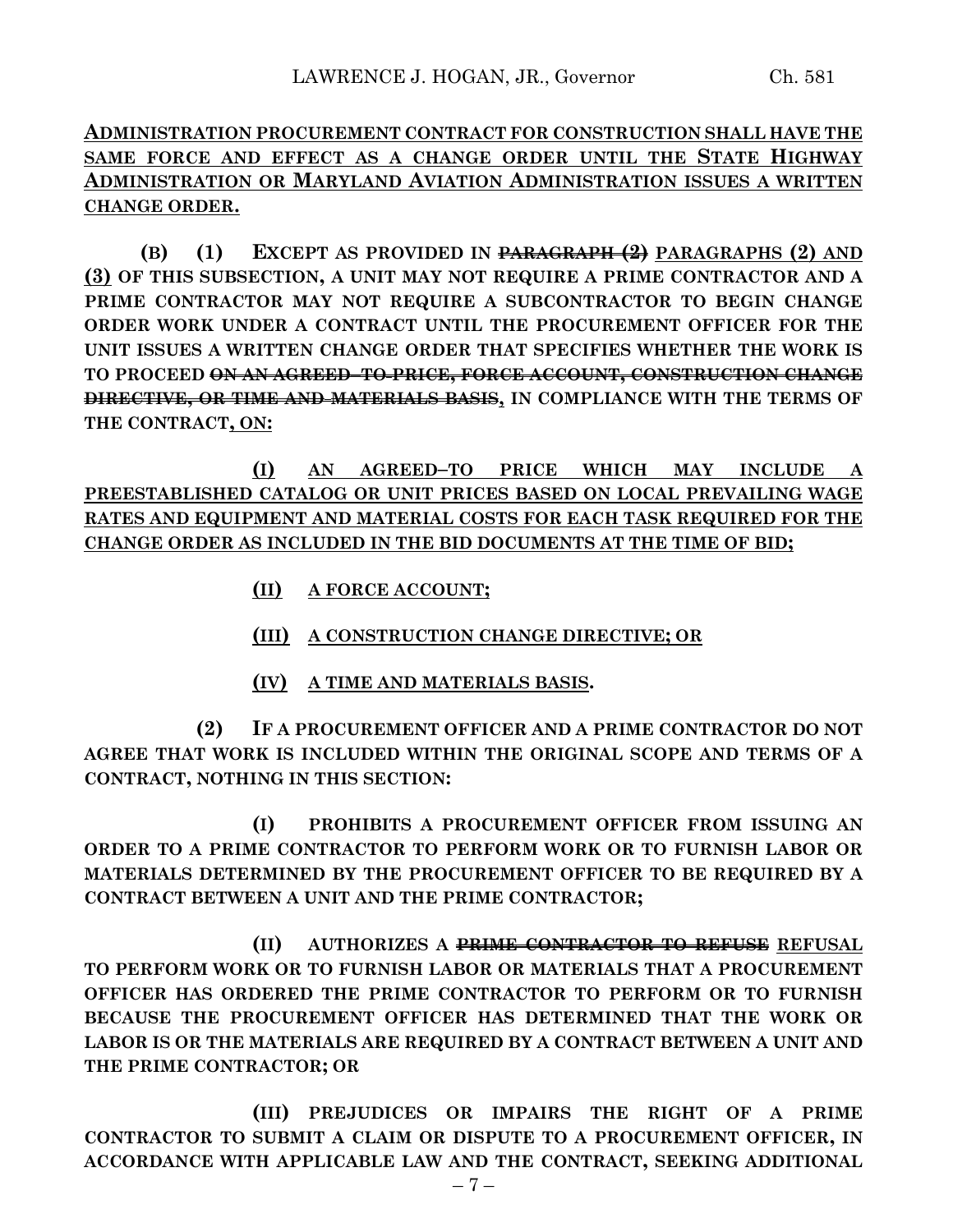**COMPENSATION FOR COMPLYING WITH AN ORDER OF THE PROCUREMENT OFFICER TO PERFORM WORK OR TO FURNISH LABOR OR MATERIALS DETERMINED BY THE PROCUREMENT OFFICER TO BE REQUIRED BY A CONTRACT BETWEEN THE PRIME CONTRACTOR AND A UNIT.**

**(3) (I) IF A UNIT IS TO PAY FOR A CONTRACT OR A PART OF A CONTRACT USING A UNIT PRICE METHODOLOGY, A CHANGE ORDER MAY NOT BE REQUIRED FOR WORK TO CONTINUE AND BE COMPLETED BEYOND THE ESTIMATED QUANTITIES IN THE CONTRACT.**

**(II) AFTER WORK IS COMPLETED, A UNIT SHALL:**

**1. DETERMINE THE ACTUAL QUANTITY USED TO COMPLETE THE CONTRACT; AND**

**2. IF NECESSARY, ISSUE A FINAL ADJUSTMENT CHANGE ORDER TO THE CONTRACTOR.**

**(C) IF THE AMOUNT TO BE PAID UNDER AN APPROVED CHANGE ORDER DOES NOT EXCEED \$50,000, A UNIT SHALL PAY AN INVOICE FOR WORK PERFORMED AND ACCEPTED UNDER THE CHANGE ORDER AS PROVIDED FOR IN THE CONTRACT WITHIN 30 DAYS AFTER THE UNIT RECEIVES THE INVOICE AND IN ACCORDANCE WITH § 15–103 OF THIS SUBTITLE.**

**(D) WITHIN 5 DAYS AFTER RECEIPT OF A WRITTEN CHANGE ORDER, A PRIME CONTRACTOR SHALL PROVIDE A SUBCONTRACTOR WITH A COPY OF THE APPROVED CHANGE ORDER AND THE AMOUNT TO BE PAID TO THE SUBCONTRACTOR BASED ON THE PORTION OF THE CHANGE ORDER WORK TO BE COMPLETED BY THE SUBCONTRACTOR.**

**(E) BEFORE JANUARY 1, 2017, THE BOARD SHALL PROPOSE REGULATIONS THAT PROVIDE FOR AN EXPEDITED CHANGE ORDER PROCESS FOR CHANGE ORDERS VALUED AT MORE THAN \$50,000.**

**(F) (1) ON OR BEFORE DECEMBER 31, 2016, EACH UNIT SHALL ISSUE GUIDELINES FOR THE UNIT'S CHANGE ORDER PROCESS.**

**(2) THE GUIDELINES ISSUED UNDER PARAGRAPH (1) OF THIS SUBSECTION SHALL BE UPDATED AND REISSUED WHEN ANY CHANGES ARE MADE TO THE UNIT'S CHANGE ORDER PROCESS.**

**(G) A PROVISION OF THIS SECTION HAS EFFECT ONLY TO THE EXTENT THAT THE PROVISION DOES NOT CONFLICT WITH FEDERAL LAW OR REGULATION.**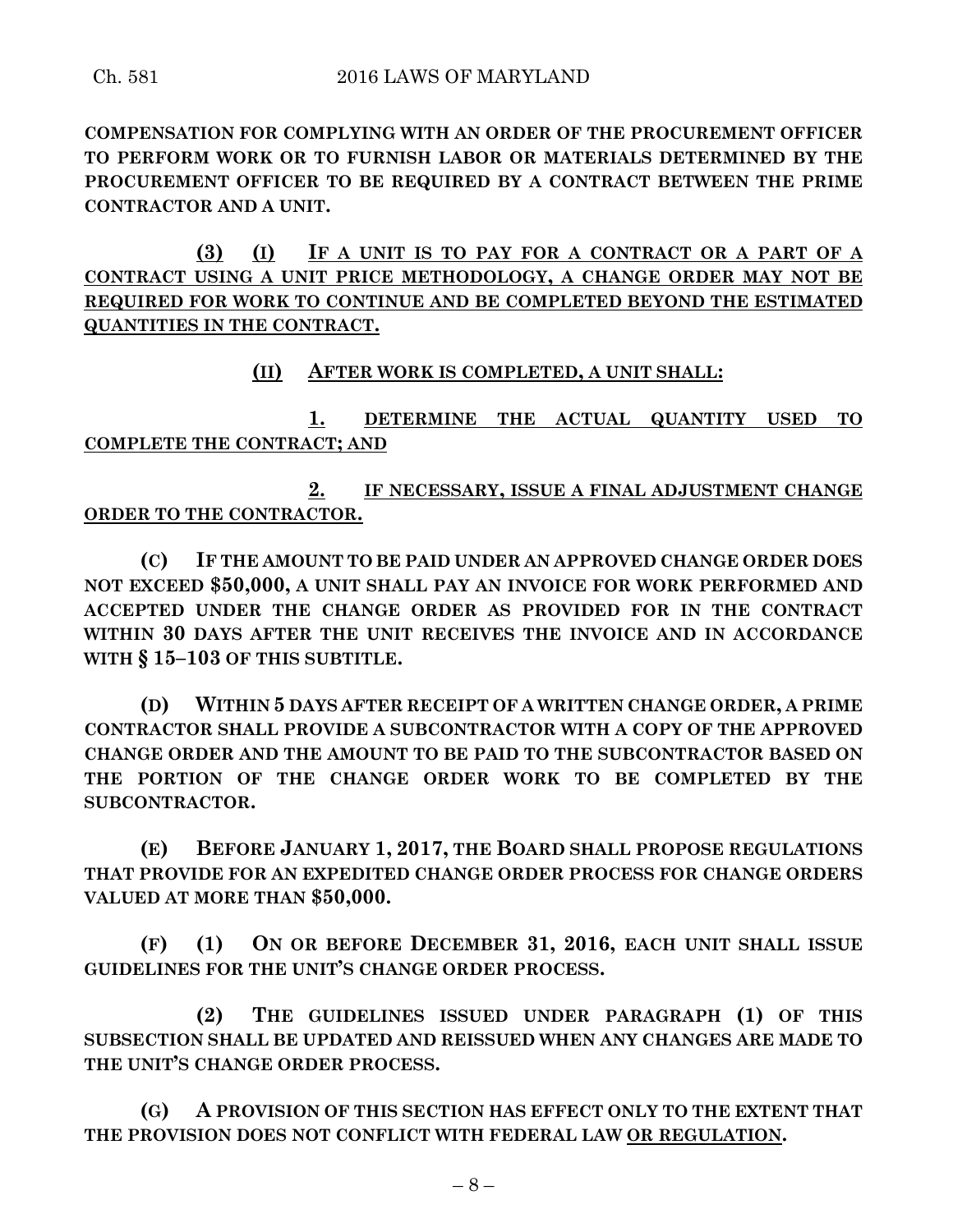## SECTION 2. AND BE IT FURTHER ENACTED, That:

(a) The Secretary of General Services shall convene a workgroup of stakeholders to develop recommendations that address the following issues related to State procurement for construction contracts:

- (1) scope review process;
- (2) termination for convenience;
- (3) uniformity of change order practices and authority;
- (4) prompt payment and interest;
- (5) force account practice and policies;
- (6) funding;
- (7) contractor capacity; and

(8) any other issues that the workgroup determines to be relevant and appropriate to address.

(b) The workgroup shall include representatives from:

(1) the Maryland Chapter of the Associated General Contractors of America;

- (2) the Associated Builders and Contractors of Metro Washington;
- (3) the Alliance for Construction Excellence;
- (4) the Coalition for Contracting Fairness;
- (5) the Maryland Washington Minority Contractors Association; and

(6) any units of the State the Secretary of General Services deems appropriate.

(c) The workgroup shall coordinate its activities with the One Maryland Blue Ribbon Commission on Procurement to ensure consistency and avoid unnecessary duplication in the recommendations reported under subsection (d) of this section.

(d) On or before December 31, 2016, the workgroup shall report its policy, regulatory, and legislative recommendations to the Senate Education, Health, and